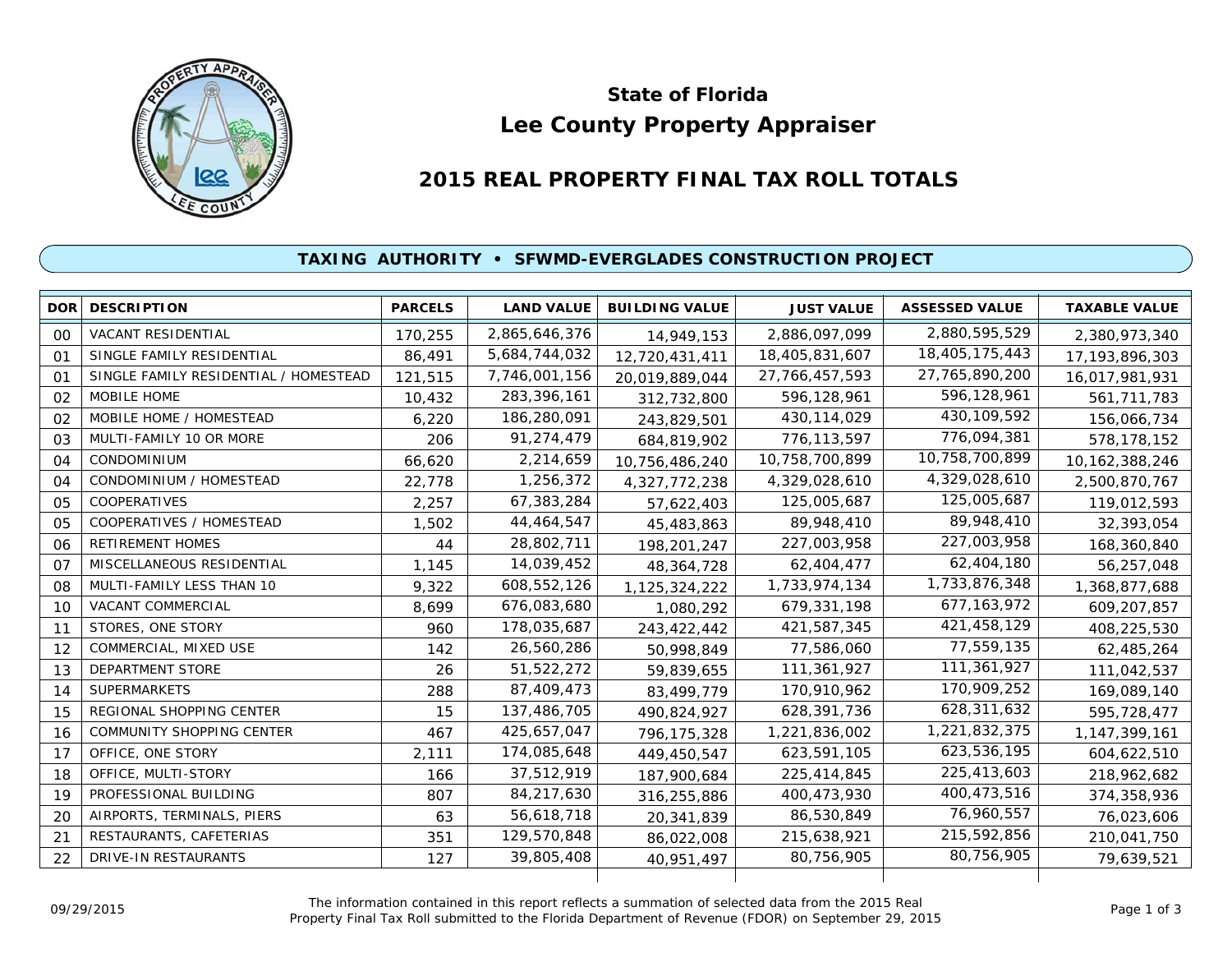### **TAXING AUTHORITY • SFWMD-EVERGLADES CONSTRUCTION PROJECT**

| 23<br>24<br>25<br>26 | FINANCIAL INSTITUTIONS<br>INSURANCE COMPANY OFFICES<br>REPAIR SERVICE SHOPS<br><b>SERVICE STATIONS</b> | 208<br>42<br>40 | 75, 752, 933<br>285,708 | 117,975,858   | 193,728,791   | 193,728,791   |             |
|----------------------|--------------------------------------------------------------------------------------------------------|-----------------|-------------------------|---------------|---------------|---------------|-------------|
|                      |                                                                                                        |                 |                         |               |               |               | 191,798,343 |
|                      |                                                                                                        |                 |                         | 5,749,262     | 6,034,970     | 6,034,970     | 5,701,842   |
|                      |                                                                                                        |                 | 1,326,664               | 3,928,310     | 5,254,974     | 5,254,974     | 5,109,925   |
|                      |                                                                                                        | 68              | 12,475,133              | 10,821,143    | 23,296,276    | 23,296,276    | 22,919,581  |
| 27                   | AUTO SALES, REPAIR, ETC                                                                                | 604             | 143,363,260             | 157,081,474   | 300,865,893   | 300,444,734   | 295,201,411 |
| 28                   | PARKING LOTS, MH PARKS, ETC                                                                            | 160             | 366,447,714             | 138,754,010   | 505,334,786   | 505,201,724   | 500,427,459 |
| 29                   | WHOLESALE, PRODUCE, MFG                                                                                | $\mathbf{1}$    | 60,368                  | 16,120        | 76,488        | 76,488        | 76,488      |
| 30                   | <b>FLORISTS, GREENHOUSES</b>                                                                           | 8               | 863,153                 | 519,261       | 1,382,414     | 1,382,414     | 1,360,575   |
| 31                   | DRIVE-IN THEATER, OPEN STADIUM                                                                         | $\mathbf{1}$    | 567,702                 | 110,261       | 677,963       | 677,963       | 677,963     |
| 32                   | ENCLOSED THEATER/AUDITORIUM                                                                            | 53              | 9,058,107               | 16,908,938    | 25,967,045    | 25,967,045    | 17,554,823  |
| 33                   | NIGHT CLUBS, LOUNGES, BARS                                                                             | 49              | 6,902,614               | 7,348,107     | 14,250,721    | 14,250,721    | 13,882,899  |
| 34                   | BOWLING ALLEYS, RINKS, ARENAS                                                                          | 16              | 5,924,256               | 17,861,095    | 23,785,351    | 23,785,351    | 23,779,706  |
| 35                   | TOURIST ATTRACTIONS                                                                                    | 14              | 11,691,871              | 10,874,075    | 22,565,946    | 22,565,946    | 21,535,228  |
| 37                   | <b>RACE TRACKS</b>                                                                                     | $\mathbf 1$     | 4,362,477               | 2,954,481     | 7,316,958     | 7,316,958     | 7,025,458   |
| 38                   | GOLF COURSE, DRIVING RANGE                                                                             | 130             | 72,614,335              | 61, 149, 757  | 134, 158, 841 | 133,764,092   | 131,664,294 |
| 39                   | HOTELS, MOTELS                                                                                         | 317             | 245,043,107             | 806, 357, 896 | 1,051,518,989 | 1,051,401,003 | 830,015,726 |
| 40                   | VACANT INDUSTRIAL                                                                                      | 656             | 93,968,026              | 516,598       | 94,529,030    | 94,484,624    | 92,011,923  |
| 41                   | LIGHT MANUFACTURING                                                                                    | 174             | 32,933,255              | 62,502,665    | 95,494,765    | 95,435,920    | 93,759,539  |
| 42                   | <b>HEAVY INDUSTRIAL</b>                                                                                | 4               | 1,642,530               | 2,107,564     | 3,750,094     | 3,750,094     | 3,667,025   |
| 43                   | LUMBER YARDS, SAWMILLS                                                                                 | 3               | 2,121,183               | 5,192,885     | 7,314,068     | 7,314,068     | 7,221,349   |
| 44                   | PACKING PLANTS                                                                                         | 6               | 5,010,069               | 2,611,241     | 7,799,721     | 7,621,310     | 7,621,310   |
| 45                   | CANNERY, BREWERY, WINERY                                                                               | 17              | 0                       | 1,776,616     | 1,776,616     | 1,776,616     | 1,625,064   |
| 46                   | OTHER FOOD PROCESSING                                                                                  | 3               | 172,163                 | 492,503       | 664,666       | 664,666       | 631,705     |
| 47                   | MINERAL PROCESSING                                                                                     | 13              | 4,980,648               | 2,195,202     | 7,175,850     | 7,175,850     | 6,974,395   |
| 48                   | WAREHOUSING, DISTRIBUTION TERMINALS                                                                    | 2,595           | 243,126,891             | 629,211,680   | 873,024,633   | 872,338,571   | 832,472,609 |
| 49                   | OPEN STORAGE                                                                                           | 41              | 7,277,284               | 2,646,415     | 9,923,699     | 9,923,699     | 9,741,763   |
| 51                   | <b>CROPLAND CLASS I</b>                                                                                | 121             | 6,941,886               | 5,407,459     | 71,833,960    | 12,349,345    | 10,700,209  |
| 52                   | CROPLAND CLASS II                                                                                      | $\mathbf{1}$    | 150,998                 | $\mathbf 0$   | 3,313,700     | 150,998       | 150,998     |
| 53                   | CROPLAND CLASS III                                                                                     | 33              | 1,398,087               | 1,310,426     | 23,894,756    | 2,708,513     | 2,173,256   |
| 54                   | TIMBERLAND INDEX 90+                                                                                   | 50              | 1,941,867               | 367,570       | 15,079,079    | 2,309,437     | 2,058,494   |
| 60                   | <b>GRAZING LAND CLASS I</b>                                                                            | 538             | 16,031,938              | 40,721,512    | 212,047,431   | 56,753,450    | 38,964,107  |
| 61                   | <b>GRAZING LAND CLASS II</b>                                                                           | 688             | 15,390,167              | 34,667,587    | 218,336,317   | 50,057,754    | 30,562,460  |
| 62                   | <b>GRAZING LAND CLASS III</b>                                                                          | 254             | 5,592,452               | 6,956,379     | 83,007,806    | 12,548,831    | 9,043,727   |
| 63                   | <b>GRAZING LAND CLASS IV</b>                                                                           | 65              | 1,009,939               | 3,172,166     | 18,795,976    | 4,182,105     | 2,805,444   |
| 64                   | <b>GRAZING LAND CLASS V</b>                                                                            | 96              | 1,618,334               | 1,988,560     | 55,008,898    | 3,606,894     | 2,861,424   |